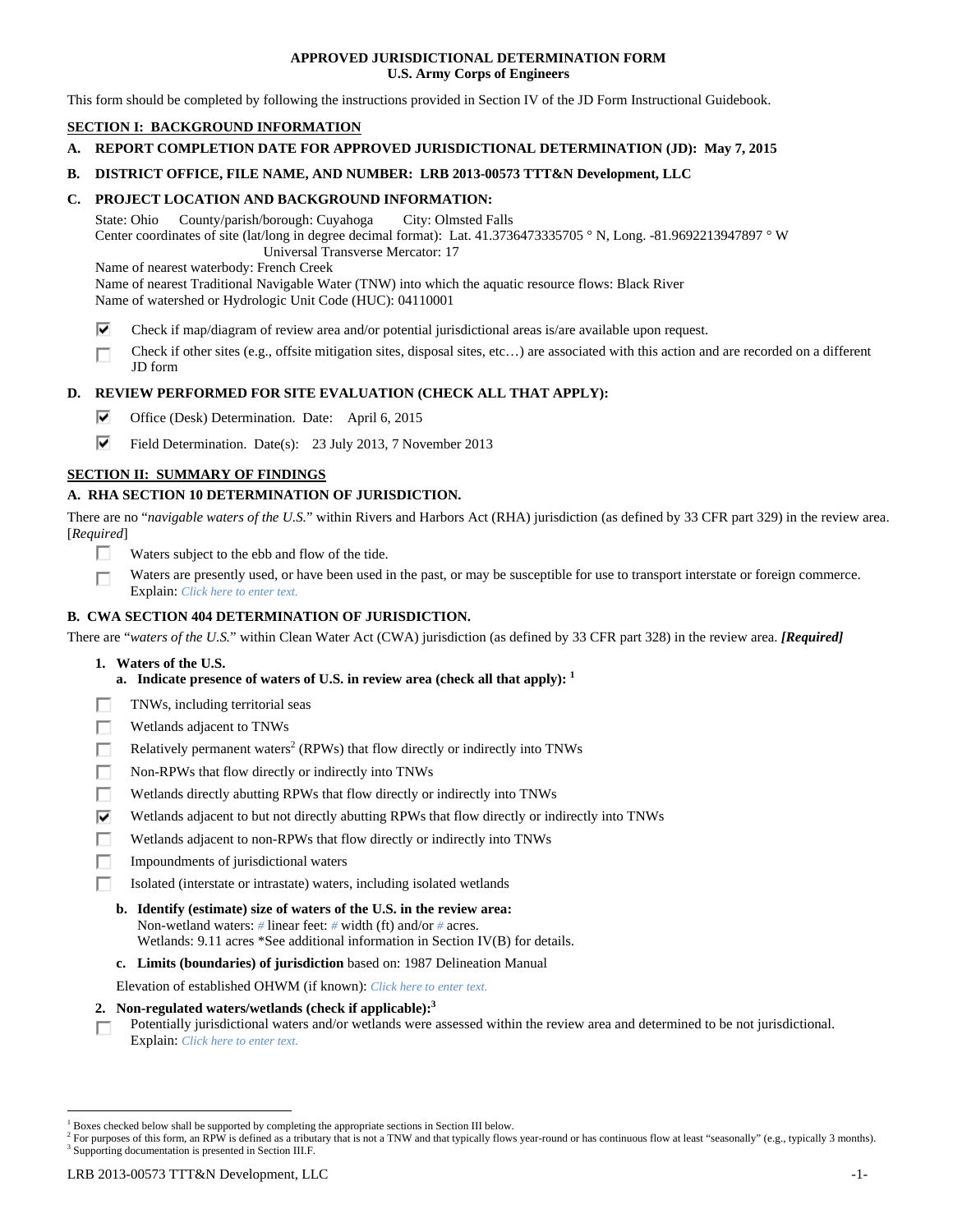# **SECTION III: CWA ANALYSIS**

## **A. TNWs AND WETLANDS ADJACENT TO TNWs**

**The agencies will assert jurisdiction over TNWs and wetlands adjacent to TNWs. If the aquatic resource is a TNW, complete Section III.A.1 and Section III.D.1. only; if the aquatic resource is a wetland adjacent to a TNW, complete Sections III.A.1 and 2 and Section III.D.1.; otherwise, see Section III.B below**.

- **1. TNW**  Identify TNW: *Click here to enter text.*
	- Summarize rationale supporting determination: *Click here to enter text.*
- **2. Wetland adjacent to TNW**  Summarize rationale supporting conclusion that wetland is "adjacent": *Click here to enter text.*

# **B. CHARACTERISTICS OF TRIBUTARY (THAT IS NOT A TNW) AND ITS ADJACENT WETLANDS (IF ANY):**

**This section summarizes information regarding characteristics of the tributary and its adjacent wetlands, if any, and it helps determine whether or not the standards for jurisdiction established under Rapanos have been met.** 

**The agencies will assert jurisdiction over non-navigable tributaries of TNWs where the tributaries are "relatively permanent waters" (RPWs), i.e. tributaries that typically flow year-round or have continuous flow at least seasonally (e.g., typically 3 months). A wetland that directly abuts an RPW is also jurisdictional. If the aquatic resource is not a TNW, but has year-round (perennial) flow, skip to Section III.D.2. If the aquatic resource is a wetland directly abutting a tributary with perennial flow, skip to Section III.D.4.** 

**A wetland that is adjacent to but that does not directly abut an RPW requires a significant nexus evaluation. Corps districts and EPA regions will include in the record any available information that documents the existence of a significant nexus between a relatively permanent tributary that is not perennial (and its adjacent wetlands if any) and a traditional navigable water, even though a significant nexus finding is not required as a matter of law.** 

If the waterbody<sup>4</sup> is not an RPW, or a wetland directly abutting an RPW, a JD will require additional data to determine if the **waterbody has a significant nexus with a TNW. If the tributary has adjacent wetlands, the significant nexus evaluation must consider the tributary in combination with all of its adjacent wetlands. This significant nexus evaluation that combines, for analytical purposes, the tributary and all of its adjacent wetlands is used whether the review area identified in the JD request is the tributary, or its adjacent wetlands, or both. If the JD covers a tributary with adjacent wetlands, complete Section III.B.1 for the tributary, Section III.B.2 for any onsite wetlands, and Section III.B.3 for all wetlands adjacent to that tributary, both onsite and offsite. The determination whether a significant nexus exists is determined in Section III.C below.** 

 **1. Characteristics of non-TNWs that flow directly or indirectly into TNW** 

 **(i) General Area Conditions:** 

 Watershed size: *# Choose an item.* Drainage area: *# Choose an item.*

 Average annual rainfall: *#* inches Average annual snowfall: *#* inches

#### **(ii) Physical Characteristics:**

- (a) Relationship with TNW:
	- $\Box$  Tributary flows directly into TNW.

п Tributary flows through *Choose an item.* tributaries before entering TNW.

 Project waters are *Choose an item.* river miles from TNW. Project waters are *Choose an item.* river miles from RPW. Project waters are *Choose an item.* aerial (straight) miles from TNW. Project waters are *Choose an item.* aerial (straight) miles from RPW. Project waters cross or serve as state boundaries. Explain: *Click here to enter text.*

Identify flow route to TNW<sup>5</sup>: *Click here to enter text.* Tributary stream order, if known: *Click here to enter text.*

(b) General Tributary Characteristics (check all that apply):

**Tributary** is:  $\Box$  Natural

- 口 Artificial (man-made). Explain: *Click here to enter text.*
- Manipulated (man-altered). Explain: *Click here to enter text.*

<sup>&</sup>lt;sup>4</sup> Note that the Instructional Guidebook contains additional information regarding swales, ditches, washes, and erosional features generally and in the arid West.  $<sup>5</sup>$  Flow route can be described by identifying, e.g., tributary a, which flows through the review area, to flow into tributary b, which then flows into TNW.</sup>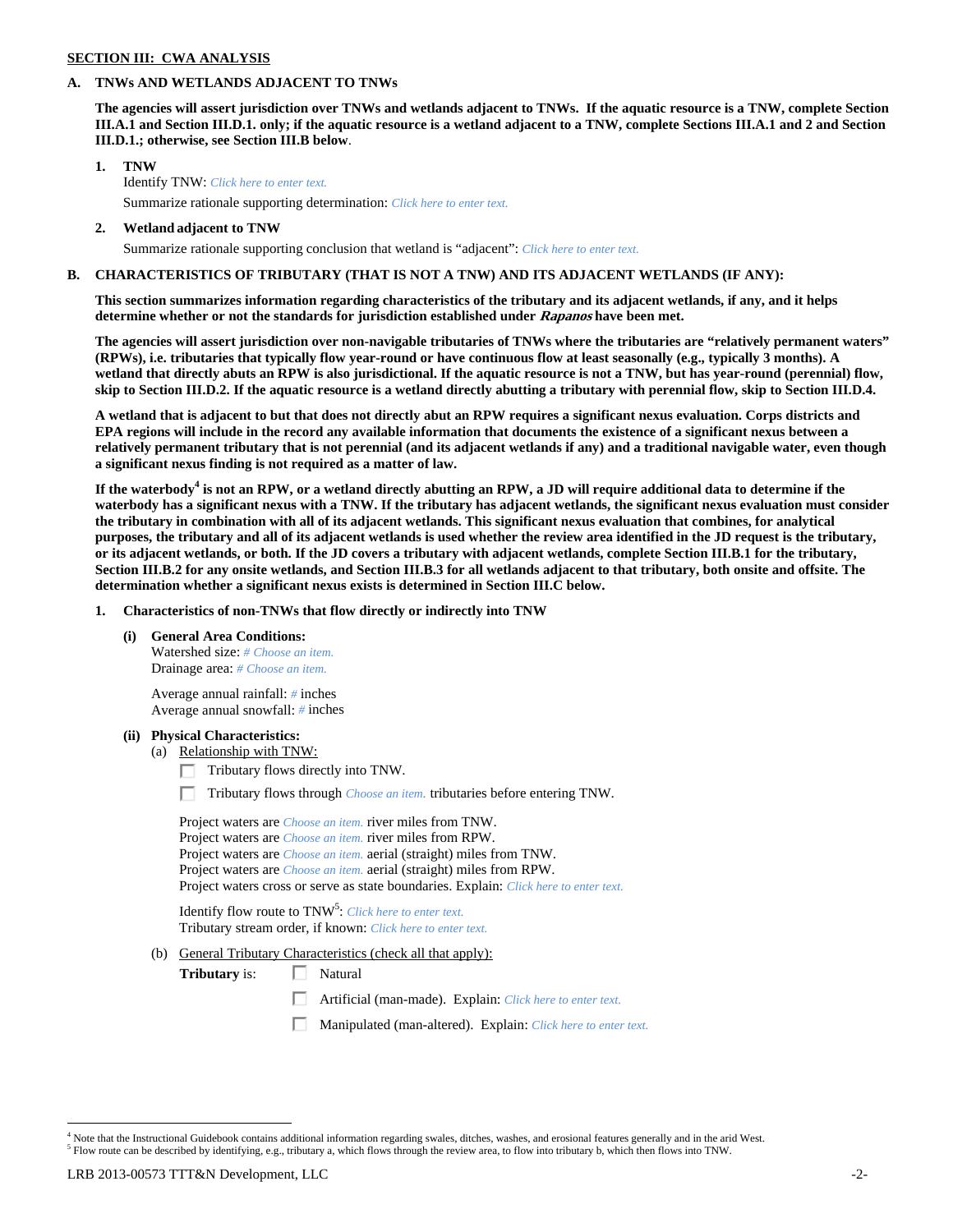| <b>Tributary</b> properties with respect to top of bank (estimate):<br>Average width: # feet<br>Average depth: # feet<br>Average side slopes: Choose an item.                                                                                                                                                                                                                                                                                                                                                                                                                                                                                                                                                                                               |
|-------------------------------------------------------------------------------------------------------------------------------------------------------------------------------------------------------------------------------------------------------------------------------------------------------------------------------------------------------------------------------------------------------------------------------------------------------------------------------------------------------------------------------------------------------------------------------------------------------------------------------------------------------------------------------------------------------------------------------------------------------------|
| Primary tributary substrate composition (check all that apply):                                                                                                                                                                                                                                                                                                                                                                                                                                                                                                                                                                                                                                                                                             |
| <b>Silts</b><br>Sands<br>Concrete                                                                                                                                                                                                                                                                                                                                                                                                                                                                                                                                                                                                                                                                                                                           |
| Cobbles<br>Gravel<br>Muck                                                                                                                                                                                                                                                                                                                                                                                                                                                                                                                                                                                                                                                                                                                                   |
| Bedrock<br>Vegetation. Type/% cover: Click here to enter text.                                                                                                                                                                                                                                                                                                                                                                                                                                                                                                                                                                                                                                                                                              |
| Other. Explain: Click here to enter text.                                                                                                                                                                                                                                                                                                                                                                                                                                                                                                                                                                                                                                                                                                                   |
| Tributary condition/stability [e.g., highly eroding, sloughing banks]. Explain: Click here to enter text.<br>Presence of run/riffle/pool complexes. Explain: Click here to enter text.<br>Tributary geometry: Choose an item.<br>Tributary gradient (approximate average slope): #%                                                                                                                                                                                                                                                                                                                                                                                                                                                                         |
| $(c)$ Flow:<br>Tributary provides for: Choose an item.<br>Estimate average number of flow events in review area/year: Choose an item.<br>Describe flow regime: Click here to enter text.<br>Other information on duration and volume: Click here to enter text.                                                                                                                                                                                                                                                                                                                                                                                                                                                                                             |
| <b>Surface flow is:</b> <i>Choose an item.</i> <b>Characteristics:</b> <i>Click here to enter text.</i>                                                                                                                                                                                                                                                                                                                                                                                                                                                                                                                                                                                                                                                     |
| Subsurface flow: Choose an item. Explain findings: Click here to enter text.                                                                                                                                                                                                                                                                                                                                                                                                                                                                                                                                                                                                                                                                                |
| $\Box$ Dye (or other) test performed: <i>Click here to enter text</i> .                                                                                                                                                                                                                                                                                                                                                                                                                                                                                                                                                                                                                                                                                     |
| Tributary has (check all that apply):<br>$\Box$ Bed and banks<br>$\Box$ OHWM <sup>6</sup> (check all indicators that apply):<br>$\Box$ clear, natural line impressed on the bank $\Box$<br>the presence of litter and debris<br>changes in the character of soil<br>destruction of terrestrial vegetation<br>ш<br>the presence of wrack line<br>shelving<br>ш<br>vegetation matted down, bent, or absent $\Box$<br>sediment sorting<br>leaf litter disturbed or washed away<br>scour<br>sediment deposition<br>multiple observed or predicted flow events<br>water staining<br>abrupt change in plant community Click here to enter text.<br>other (list): Click here to enter text.<br>Discontinuous OHWM. <sup>7</sup> Explain: Click here to enter text. |
| If factors other than the OHWM were used to determine lateral extent of CWA jurisdiction (check all that apply):                                                                                                                                                                                                                                                                                                                                                                                                                                                                                                                                                                                                                                            |
| $\Box$ High Tide Line indicated by:<br>Mean High Water Mark indicated by:                                                                                                                                                                                                                                                                                                                                                                                                                                                                                                                                                                                                                                                                                   |
| $\Box$ oil or scum line along shore objects<br>survey to available datum;                                                                                                                                                                                                                                                                                                                                                                                                                                                                                                                                                                                                                                                                                   |
| fine shell or debris deposits (foreshore)<br>physical markings;<br>. .<br>physical markings/characteristics<br>vegetation lines/changes in vegetation types.                                                                                                                                                                                                                                                                                                                                                                                                                                                                                                                                                                                                |
| tidal gauges                                                                                                                                                                                                                                                                                                                                                                                                                                                                                                                                                                                                                                                                                                                                                |
| other (list): Click here to enter text.                                                                                                                                                                                                                                                                                                                                                                                                                                                                                                                                                                                                                                                                                                                     |
| (iii) Chemical Characteristics:                                                                                                                                                                                                                                                                                                                                                                                                                                                                                                                                                                                                                                                                                                                             |
| Characterize tributary (e.g., water color is clear, discolored, oily film; water quality; general watershed characteristics, etc.).<br>Explain: Click here to enter text.                                                                                                                                                                                                                                                                                                                                                                                                                                                                                                                                                                                   |

Identify specific pollutants, if known: *Click here to enter text.*

<sup>&</sup>lt;sup>6</sup>A natural or man-made discontinuity in the OHWM does not necessarily sever jurisdiction (e.g., where the stream temporarily flows underground, or where the OHWM has been removed by development or agricultural practices). Where there is a break in the OHWM that is unrelated to the waterbody's flow regime (e.g., flow over a rock outcrop or through a culvert), the agencies will look for indicators of flow above and below the break. 7 Ibid.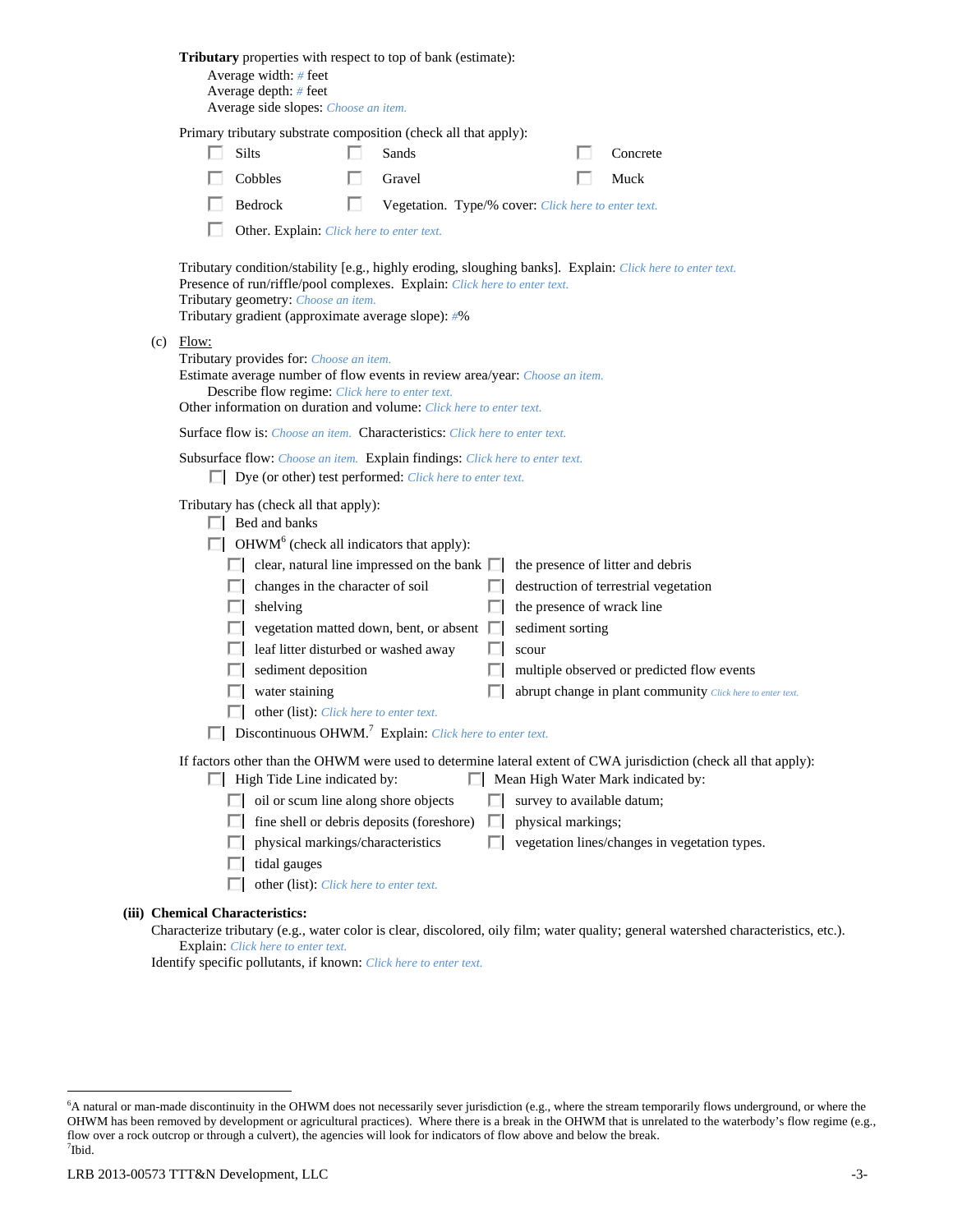## **(iv) Biological Characteristics. Channel supports (check all that apply):**

- Riparian corridor. Characteristics (type, average width): *Click here to enter text.*
- Wetland fringe. Characteristics: *Click here to enter text.*
- $\Box$  Habitat for:
	- Federally Listed species. Explain findings: *Click here to enter text*.
	- Fish/spawn areas. Explain findings: *Click here to enter text.*
	- Other environmentally-sensitive species. Explain findings: *Click here to enter text.*
	- Aquatic/wildlife diversity. Explain findings: *Click here to enter text.*

#### **2. Characteristics of wetlands adjacent to non-TNW that flow directly or indirectly into TNW**

# **(i) Physical Characteristics:**

- (a) General Wetland Characteristics:
- Properties:
	- Wetland size: 9.11 acres

Wetland type. Explain: PEM, PFO, PSS components all present within wetland

Wetland quality. Explain: Moderate Quality - Based on Ohio Environmental Protection Agency's (OEPA) Ohio Rapid Assessment Method (ORAM) rating of Category 2 for this wetland.

Project wetlands cross or serve as state boundaries. Explain: Wetland does not cross or serve as state boundaries.

(b) General Flow Relationship with Non-TNW:

Flow is: Intermittent Flow Explain: Flow occurs during wet seasons, precipitation events, and after snowmelt.

Surface flow is: Discrete and Confined

Characteristics: Wetland drains through drainage patterns and overland sheetflow into roadside ditches (off-site, nonjurisdictional), which then flows approximately 0.25 miles into French Creek, a tributary to the Black River, a Section 10 Navigable water of the U.S.

Subsurface flow: Unknown Explain findings: *Click here to enter text.*

Dye (or other) test performed: *Click here to enter text.*

- (c) Wetland Adjacency Determination with Non-TNW:
	- $\Box$  Directly abutting
	- $\overline{v}$  Not directly abutting
		- Discrete wetland hydrologic connection. Explain: The water from the wetland drains through the off-site non- $\overline{\mathbf{v}}$ jurisdictional roadside ditches approximately 0.25 miles into French Creek.
		- Ecological connection. Explain: The wetland provides habitat for aquatic flora and fauna that also uses French  $|\nabla|$ Creek (adjacent RPW). Wetland 1 also stores, filters, and transports nutrients/sediments/pollutants that will ultimately enter French Creek.
		- Separated by berm/barrier. Explain: The wetland is separated from French Creek by roads but hydrologic ⊡ connectivity is maintained via roadside ditches and culverts; no break in connectivity results from the presence of the roads.
- (d) Proximity (Relationship) to TNW
	- Project wetlands are 5-10 river miles from TNW. Project waters are 5-10 aerial (straight) miles from TNW. Flow is from: Wetland to Navigable Waters Estimate approximate location of wetland as within the 500-year or greater floodplain.

# **(ii) Chemical Characteristics:**

Characterize wetland system (e.g., water color is clear, brown, oil film on surface; water quality; general watershed characteristics; etc.). Explain: No water impairments were directly observed. Studied have "identified loss of habitat and riparian vegetation due to agricultural and developmental activities; point sources; agricultural, urban and developing suburban non-point sources of pollution; stream bank erosion; home sewage treatment systems; stream channelization and modifications; and combined and sanitary sewer overflows as the principle causes of the use impairments in the Black River watershed." (http://epa.ohio.gov/portals/35/tmdl/BlackRiverTMDL\_final\_may08\_wo\_app.pdf) Within the French Creek Watershed, a subwatershed of the Black River, most of the "impairments can be attributed to the massive expansion of development (both residential and commercial) currently ongoing in the watershed. The extensive development has contributed to a general lack of natural riparian buffer zones, increased runoff from both impervious surfaces such as roads, driveways and parking lots, as well as from maintained lawn surfaces, all of which contribute to unnaturally flashy storm flows which create erosion problems and transport large amounts of sediment from the stream bed." (http://www.epa.state.oh.us/portals/35/rap/USACE\_French\_Creek\_Report\_all.pdf)

Identify specific pollutants, if known: Excess nutrients (stormwater, agricultural, and lawn runoff) and road salt from surrounding land uses.

#### **(iii) Biological Characteristics. Wetland supports (check all that apply):**

Riparian buffer. Characteristics (type, average width): *Click here to enter text.*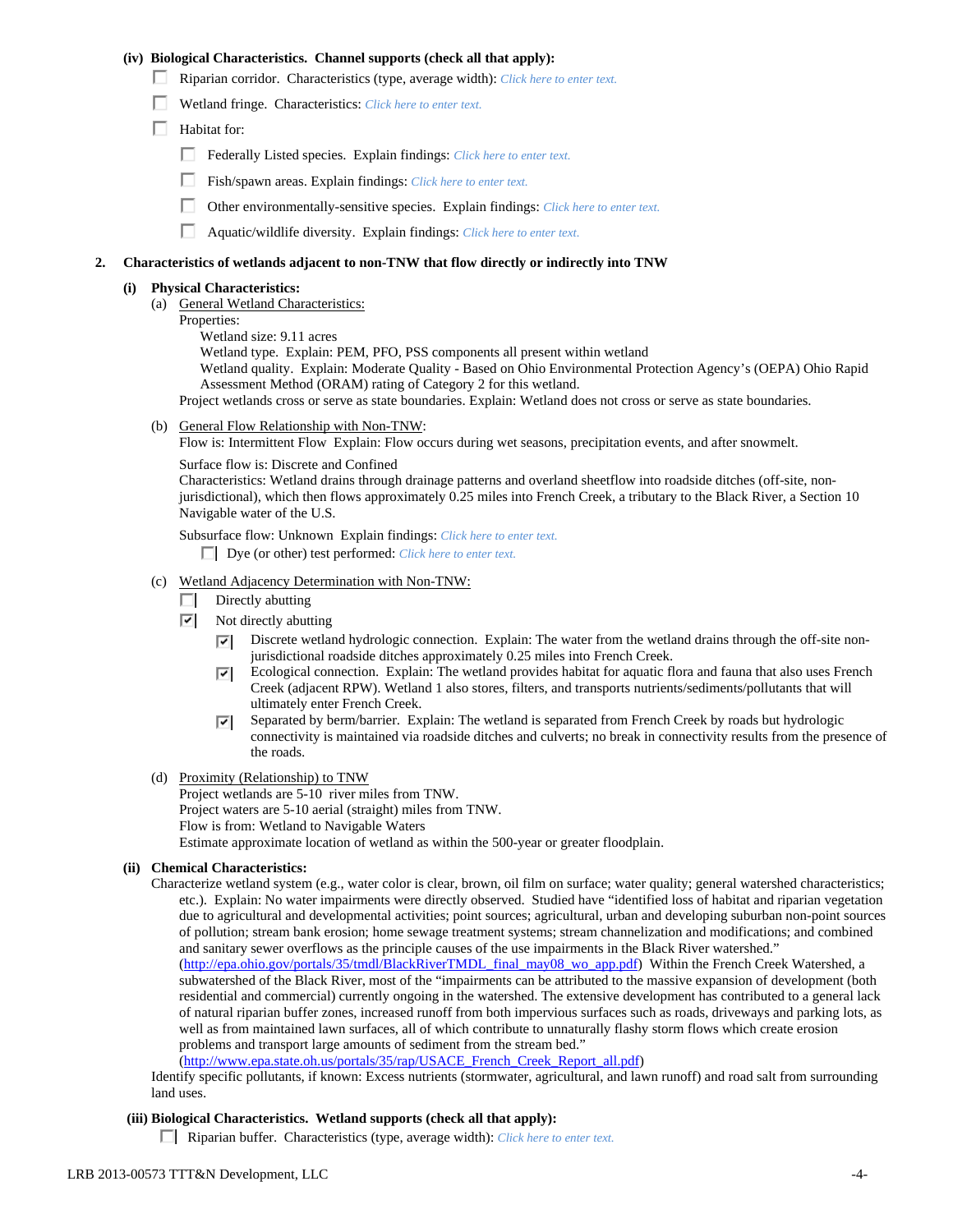- Vegetation type/percent cover. Explain: Most portions of the wetland are completely forested and/or schrub shrub vegetation coverage with some small portions of complete emergent vegetation coverage.
- $\overline{v}$  Habitat for:
	- Federally Listed species. Explain findings: *Click here to enter text*.
	- Fish/spawn areas. Explain findings: *Click here to enter text*.
	- Other environmentally-sensitive species. Explain findings: *Click here to enter text.*
	- $\triangledown$  Aquatic/wildlife diversity. Explain findings: The wetland provides habitat and support for aquatic micro and macro invertebrates, aquatic flora, and other fauna requiring water a source.

## **3. Characteristics of all wetlands adjacent to the tributary (if any)**

All wetland(s) being considered in the cumulative analysis: 1

 Approximately (9.11) acres in total are being considered in the cumulative analysis. For each wetland, specify the following:

| Directly abuts? $(Y/N)$ | Size (in acres) | Directly abuts? $(Y/N)$ | Size (in acres) |
|-------------------------|-----------------|-------------------------|-----------------|
|                         |                 |                         |                 |

 Summarize overall biological, chemical and physical functions being performed: The wetland provides the following functions and services: hydrologic flux and storage including floodwater and runoff attenuation and release; sediment and nutrient transport and retention; pollutant attenuation and release; biogeochemical cycling and storage; stream channel stability via serving as a natural buffer; biological productivity of micro/macro flora and fauna, decomposition, and community structure; and wildlife support including providing habitat.

### **C. SIGNIFICANT NEXUS DETERMINATION**

**A significant nexus analysis will assess the flow characteristics and functions of the tributary itself and the functions performed by any wetlands adjacent to the tributary to determine if they significantly affect the chemical, physical, and biological integrity of a TNW. For each of the following situations, a significant nexus exists if the tributary, in combination with all of its adjacent wetlands, has more than a speculative or insubstantial effect on the chemical, physical and/or biological integrity of a TNW. Considerations when evaluating significant nexus include, but are not limited to the volume, duration, and frequency of the flow of water in the tributary and its proximity to a TNW, and the functions performed by the tributary and all its adjacent wetlands. It is not appropriate to determine significant nexus based solely on any specific threshold of distance (e.g. between a tributary and its adjacent wetland or between a tributary and the TNW). Similarly, the fact an adjacent wetland lies within or outside of a floodplain is not solely determinative of significant nexus.** 

#### **Draw connections between the features documented and the effects on the TNW, as identified in the** *Rapanos* **Guidance and discussed in the Instructional Guidebook. Factors to consider include, for example:**

- Does the tributary, in combination with its adjacent wetlands (if any), have the capacity to carry pollutants or flood waters to TNWs, or to reduce the amount of pollutants or flood waters reaching a TNW?
- Does the tributary, in combination with its adjacent wetlands (if any), provide habitat and lifecycle support functions for fish and other species, such as feeding, nesting, spawning, or rearing young for species that are present in the TNW?
- Does the tributary, in combination with its adjacent wetlands (if any), have the capacity to transfer nutrients and organic carbon that support downstream foodwebs?
- Does the tributary, in combination with its adjacent wetlands (if any), have other relationships to the physical, chemical, or biological integrity of the TNW?

#### *Note: the above list of considerations is not inclusive and other functions observed or known to occur should be documented below:*

- **1. Significant nexus findings for non-RPW that has no adjacent wetlands and flows directly or indirectly into TNWs.** Explain findings of presence or absence of significant nexus below, based on the tributary itself, then go to Section III.D: *Click here to enter text.*
- **2. Significant nexus findings for non-RPW and its adjacent wetlands, where the non-RPW flows directly or indirectly into TNWs.**  Explain findings of presence or absence of significant nexus below, based on the tributary in combination with all of its adjacent wetlands, then go to Section III.D: *Click here to enter text.*
- **3. Significant nexus findings for wetlands adjacent to an RPW but that do not directly abut the RPW.** Explain findings of presence or absence of significant nexus below, based on the tributary in combination with all of its adjacent wetlands, then go to Section III.D: The wetland has a surface water connection to a downstream TNW, the Black River. The wetland is approximately 8 river miles from the Black River and has a clear, traceable hydrologic connection. The wetland abuts and has a surface water connection to the roadside ditches along Bronson Road and Bagley Road, which flow approximately 0.25 miles into French Creek. French Creek is a perennial tributary which flows northwest into the Black River.

The wetland has hydrologic connectivity to the Black River, thereby providing a significant nexus between the wetland and the downstream TNW. Hydrologic connectivity refers to the flow that transports organic matter and nutrients, energy, and aquatic organisms throughout the system (Freeman et al., 2006). The wetland directly affects the nature of the water entering the roadside ditches, French Creek, and the downstream receiving TNW, both in quantity and chemical/physical attributes. This occurs through the reduction of runoff rates of water received by the downstream waters resulting from attenuation and storage of floodwaters; capture of water through evapotranspiration; storage of runoff; and filtering and/or storage of nutrients, chemicals, and sediments contained in rainfall, runoff, or other hydrologic inputs. Ultimately, this affects the downstream TNW as the wetland alters the amount of flow reaching the TNW and furthermore, any additional matter such as nutrients, chemicals, sediments, and pollutants carried in that flow.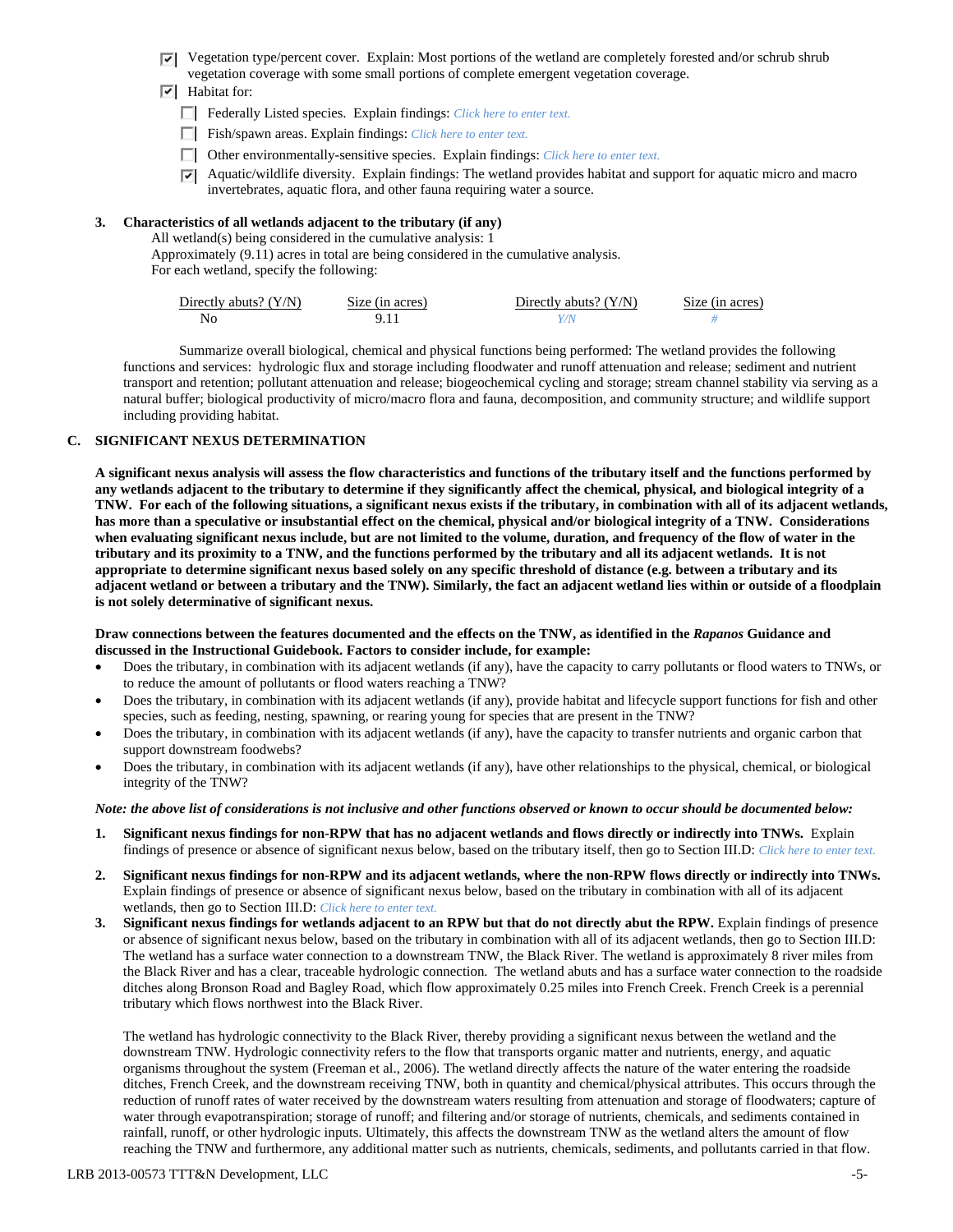The Black River watershed has impairments including the "loss of habitat and riparian vegetation due to agricultural and developmental activities; point sources; agricultural, urban and developing suburban non-point sources of pollution; stream bank erosion; home sewage treatment systems; stream channelization and modifications; and combined and sanitary sewer overflows" (State of Ohio Environmental Protection Agency Division of Surface Water, 2008). Since the wetland is located within close proximity to residential and commercial developments, a several roadways, and agricultural fields and receives a majority of its hydrology from runoff associated with the adjacent land uses, it provides an important function of reducing the effects of runoff and storm sewer impacts on the downstream TNW. The wetland stores, retains, and filters water that will ultimately be draining to the downstream TNW and supplies the downstream TNW with a cleaner source of water that will aid in reducing impairments.

Due to the physical, biological, and chemical connectivity of the wetland as described above, it has been determined that the wetland has a significant nexus with the downstream TNW, the Black River as the functions and services provided by the wetland provide more than a speculative effect on the physical integrity of the Black River.

Additonal Sources:

- Alexander, R.B., E.W. Boyer, R.A. Smith, G.E. Schwartz, and R.B. Moore, 2007. The Role of Headwater Streams in Downstream Water Quality. Journal of the American Water Resources Association 43.
- State of Ohio Environmental Protection Agency Division of Surface Water. 2008. Total Maximum Daily Loads for the Black River Watershed. http://epa.ohio.gov/portals/35/tmdl/BlackRiverTMDL\_final\_may08\_wo\_app.pdf. Accessed 6 April 2015.
- U.S. Army Corps of Engineers Buffalo District. 2004. Black River Area of Concern/Remedial Action Plan (AOC/RAP) French Creek Watershed Survey Lorain County, Ohio. http://www.epa.state.oh.us/portals/35/rap/USACE\_French\_Creek\_Report\_all.pdf. Accessed 6 April 2015.
- Freeman, M.C., C.M. Pringle, and C.R. Jackson. 2007. Hydrologic Connectivity and the Contribution of Stream Headwaters to Ecological Integrity at Regional Scales. Journal of the American Water Resources Association. 43:5-14.
- Meyer, J.L., D.L. Strayer, J.B. Wallace, S.L. Eggert, G.S. Helfman, and N.E. Leonard. 2007. The Contribution of Headwater Streams to Biodiversity in River Networks. Journal of the American Water Resources Association. 43: 86-103.

# **D. DETERMINATIONS OF JURISDICTIONAL FINDINGS. THE SUBJECT WATERS/WETLANDS ARE (CHECK ALL THAT APPLY):**

- **1. TNWs and Adjacent Wetlands.** Check all that apply and provide size estimates in review area:
	- **TNWs:** # linear feet # width (ft), Or, # acres.
	- Wetlands adjacent to TNWs: *#* acres.

# **2. RPWs that flow directly or indirectly into TNWs.**

- $\Box$  Tributaries of TNWs where tributaries typically flow year-round are jurisdictional. Provide data and rationale indicating that tributary is perennial: *Click here to enter text.*.
- Tributaries of TNW where tributaries have continuous flow "seasonally" (e.g., typically three months each year) are jurisdictional. Data supporting this conclusion is provided at Section III.B. Provide rationale indicating that tributary flows seasonally: *Click here to enter text.*.

Provide estimates for jurisdictional waters in the review area (check all that apply):

- **Tributary waters:** # linear feet # width (ft).
- Other non-wetland waters: *#* acres.
	- Identify type(s) of waters: *Click here to enter text.*
- **3. Non-RPWs<sup>8</sup> that flow directly or indirectly into TNWs.** 
	- Waterbody that is not a TNW or an RPW, but flows directly or indirectly into a TNW, and it has a significant nexus with a ПL. TNW is jurisdictional. Data supporting this conclusion is provided at Section III.C.

Provide estimates for jurisdictional waters within the review area (check all that apply):

- **Tributary waters:** # linear feet # width (ft).
- Other non-wetland waters: *#* acres.
	- Identify type(s) of waters: *Click here to enter text.*

# **4. Wetlands directly abutting an RPW that flow directly or indirectly into TNWs.**

- Wetlands directly abut RPW and thus are jurisdictional as adjacent wetlands.
	- Wetlands directly abutting an RPW where tributaries typically flow year-round. Provide data and rationale ПL. indicating that tributary is perennial in Section III.D.2, above. Provide rationale indicating that wetland is directly abutting an RPW: *Click here to enter text.*
	- Wetlands directly abutting an RPW where tributaries typically flow "seasonally." Provide data indicating that tributary is seasonal in Section III.B and rationale in Section III.D.2, above. Provide rationale indicating that wetland is directly abutting an RPW: *Click here to enter text.*

Provide acreage estimates for jurisdictional wetlands in the review area: *#* acres.

- **5. Wetlands adjacent to but not directly abutting an RPW that flow directly or indirectly into TNWs.** 
	- $\triangledown$  Wetlands that do not directly abut an RPW, but when considered in combination with the tributary to which they are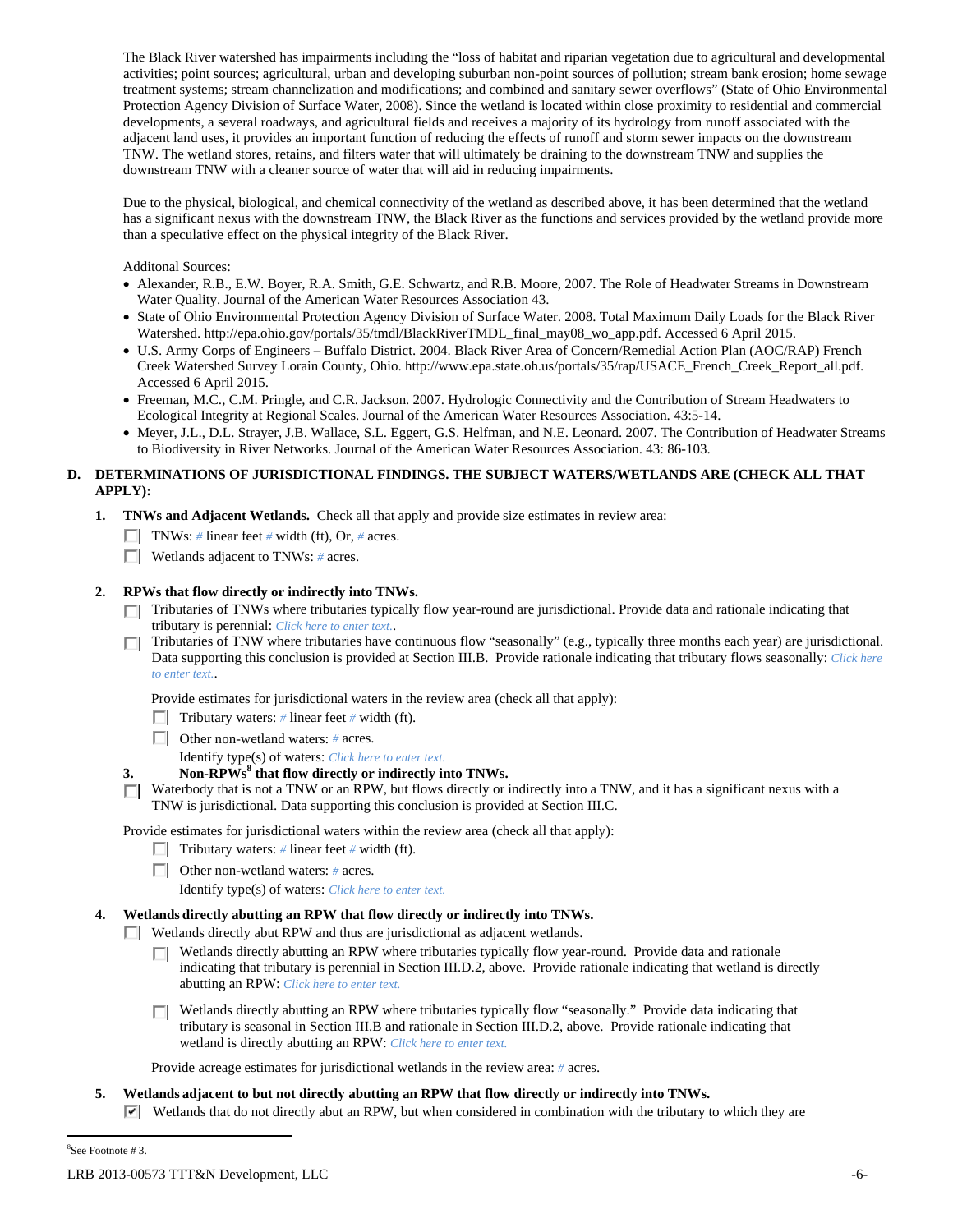adjacent and with similarly situated adjacent wetlands, have a significant nexus with a TNW are jurisidictional. Data supporting this conclusion is provided at Section III.C.

Provide acreage estimates for jurisdictional wetlands in the review area: 9.11 acres.

- **6. Wetlands adjacent to non-RPWs that flow directly or indirectly into TNWs.** 
	- $\Box$  Wetlands adjacent to such waters, and have when considered in combination with the tributary to which they are adjacent and with similarly situated adjacent wetlands, have a significant nexus with a TNW are jurisdictional. Data supporting this conclusion is provided at Section III.C.

Provide estimates for jurisdictional wetlands in the review area: *#* acres.

# **7. Impoundments of jurisdictional waters.9**

- As a general rule, the impoundment of a jurisdictional tributary remains jurisdictional.
- Demonstrate that impoundment was created from "waters of the U.S.," or п
- Demonstrate that water meets the criteria for one of the categories presented above (1-6), or п
- г Demonstrate that water is isolated with a nexus to commerce (see E below).

## **E. ISOLATED [INTERSTATE OR INTRA-STATE] WATERS, INCLUDING ISOLATED WETLANDS, THE USE, DEGRADATION OR DESTRUCTION OF WHICH COULD AFFECT INTERSTATE COMMERCE, INCLUDING ANY SUCH WATERS (CHECK ALL THAT APPLY):<sup>10</sup>**

- which are or could be used by interstate or foreign travelers for recreational or other purposes.
- $\Box$  from which fish or shellfish are or could be taken and sold in interstate or foreign commerce.
- which are or could be used for industrial purposes by industries in interstate commerce.
- Interstate isolated waters.Explain: *Click here to enter text.*
- Other factors.Explain: *Click here to enter text.*

#### **Identify water body and summarize rationale supporting determination:** *Click here to enter text.*

Provide estimates for jurisdictional waters in the review area (check all that apply):

- Tributary waters:  $\#$  linear feet  $\#$  width (ft).
- Other non-wetland waters: *#* acres.

Identify type(s) of waters: *Click here to enter text.*

Wetlands: *#* acres.

П

# **F. NON-JURISDICTIONAL WATERS, INCLUDING WETLANDS (CHECK ALL THAT APPLY):**

If potential wetlands were assessed within the review area, these areas did not meet the criteria in the 1987 Corps of Engineers Wetland Delineation Manual and/or appropriate Regional Supplements.

- Review area included isolated waters with no substantial nexus to interstate (or foreign) commerce.
	- Prior to the Jan 2001 Supreme Court decision in "*SWANCC*," the review area would have been regulated based solely on the п "Migratory Bird Rule" (MBR).
- П Waters do not meet the "Significant Nexus" standard, where such a finding is required for jurisdiction. Explain: *Click here to enter text.*
- П Other: (explain, if not covered above): *Click here to enter text.*

Provide acreage estimates for non-jurisdictional waters in the review area, where the sole potential basis of jurisdiction is the MBR factors (i.e., presence of migratory birds, presence of endangered species, use of water for irrigated agriculture), using best professional judgment (check all that apply):

П. Non-wetland waters (i.e., rivers, streams): *#* linear feet *#* width (ft).

Lakes/ponds: *#* acres.

Other non-wetland waters: *#* acres. List type of aquatic resource: *Click here to enter text.*.

Wetlands: *#* acres.

Provide acreage estimates for non-jurisdictional waters in the review area that do not meet the "Significant Nexus" standard, where such a finding is required for jurisdiction (check all that apply):

- Non-wetland waters (i.e., rivers, streams): *#* linear feet *#* width (ft).
- Lakes/ponds: *#* acres.
- Other non-wetland waters: *#* acres. List type of aquatic resource: *Click here to enter text.*.
- г Wetlands: *#* acres.

<sup>&</sup>lt;sup>9</sup> To complete the analysis refer to the key in Section III.D.6 of the Instructional Guidebook.

<sup>&</sup>lt;sup>10</sup> Prior to asserting or declining CWA jurisdiction based solely on this category, Corps Districts will elevate the action to Corps and EPA HQ for review consistent with the process described in the Corps/EPA *Memorandum Regarding CWA Act Jurisdiction Following Rapanos.*